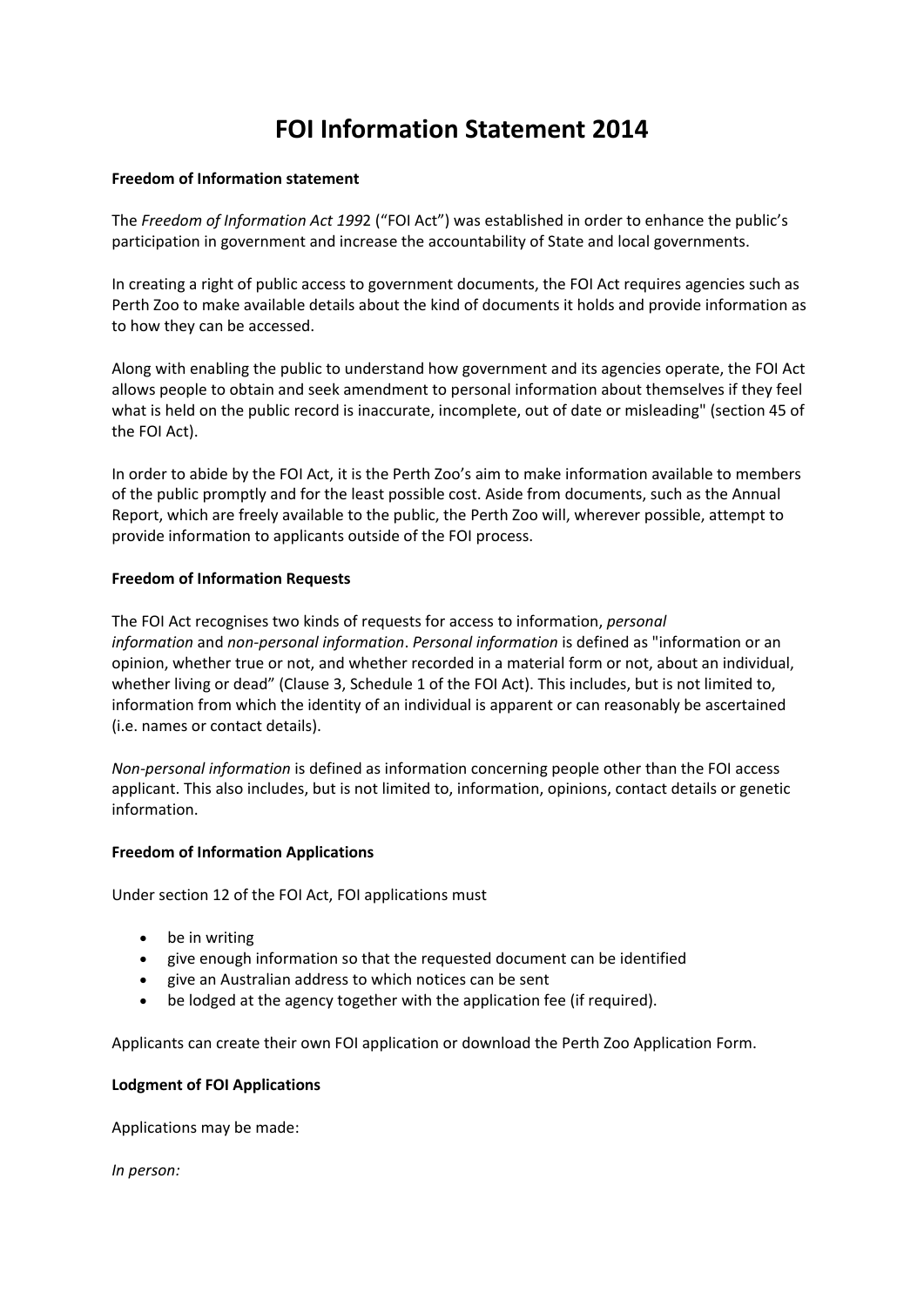Reception Perth Zoo 20 Labouchere Road, South Perth, Western Australia

*By post:*

FOI Coordinator Perth Zoo PO Box 489 SOUTH PERTH WA 6951

Applications and FOI inquiries can also be directed to the FOI Coordinator via email to [reception@perthzoo.wa.gov.au](mailto:reception@perthzoo.wa.gov.au)

Once an application has been received by the Perth Zoo, an acknowledgement letter will be sent to the applicant notifying them of the 45-day deadline in which his or her application shall be processed (section 13(3) of the FOI Act).

# **Fees and Charges**

Under section 16(1)(d) of the FOI Act, no fee or charge is payable for access to, or amendment of, personal information. However, under section 12(1)(e), a fee is payable for FOI applications which request access to non-personal information.

The following table details the fees and charges applicable under the FOI Act. Please note that other than the application fee for non-personal information, all charges are made at the discretion of the Perth Zoo.

| <b>Charge Description</b>                                                            | <b>Fee Payable</b>                                    |
|--------------------------------------------------------------------------------------|-------------------------------------------------------|
| Personal information about applicant                                                 | No fee                                                |
| Application fee for non-personal information                                         | \$30.00                                               |
| Charge for time taken dealing with the application                                   | $\frac{1}{2}30.00$ per hour                           |
| Charge for access time supervised by staff                                           | $\frac{1}{2}30.00$ per hour                           |
| Charge for photocopying relevant documents                                           | \$30.00 per hour for staff time, plus 20c<br>per copy |
| Charges for staff time in transcribing information from a<br>tape or<br>other device | \$30.00 per hour                                      |
| Charge for duplicating a tape, film or computer information                          | Actual cost                                           |
| Charge for delivery, packaging and postage                                           | Actual cost                                           |

# **Processing of Freedom of Information Applications**

The Perth Zoo's FOI coordinator is responsible for processing all FOI applications received. The FOI Coordinator will liaise with the applicant, relevant decision maker or internal reviewer and third parties, in order to process the application in accordance with the FOI Act.

Once a decision has been made, the applicant will receive a Notice of Decision which outlines the case facts and reasons behind the Perth Zoo's decision (as per section 30 of the FOI Act).